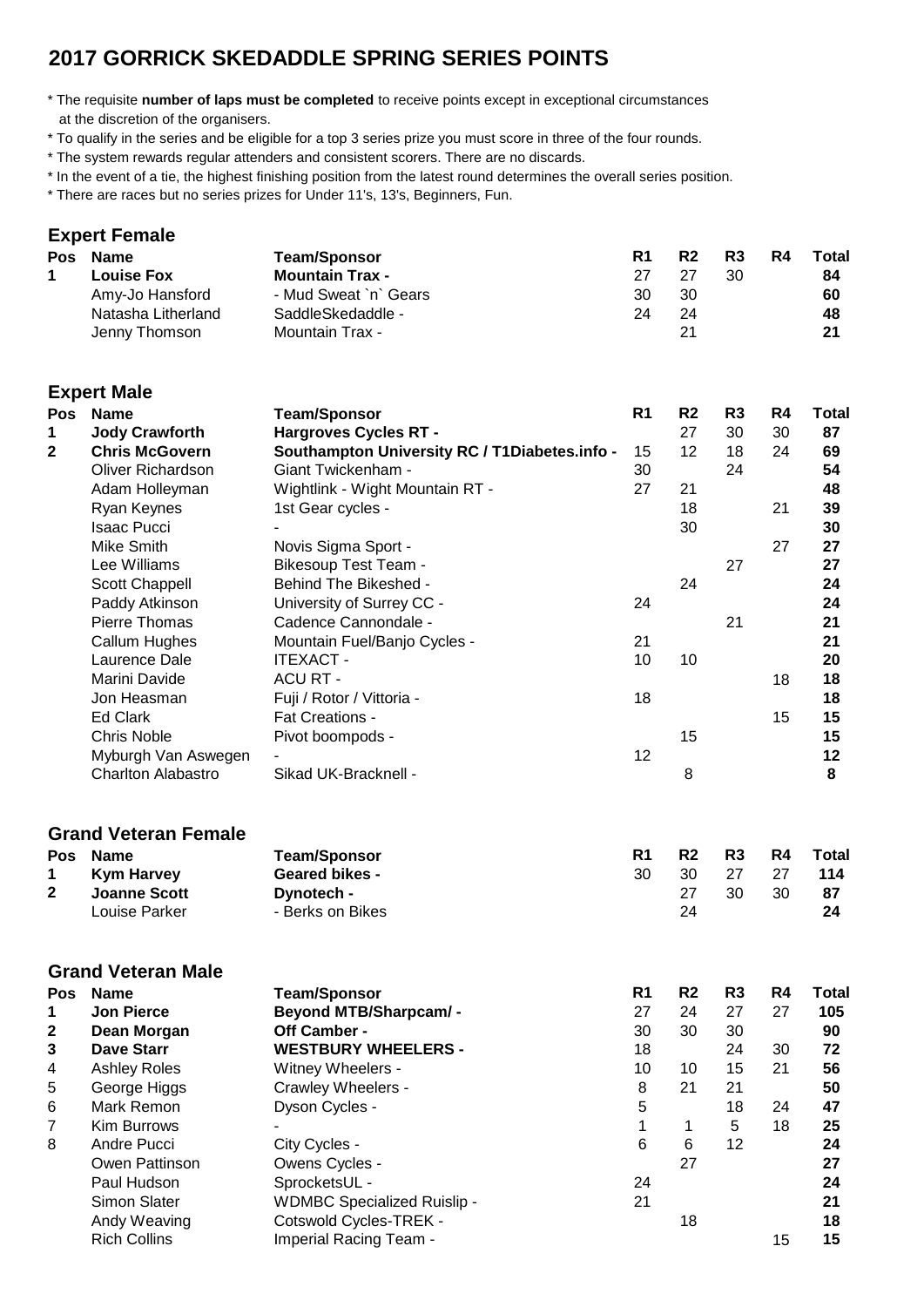|                       | David Wilcock<br><b>Barry White</b><br>Martin Langston<br><b>Clive Evans</b><br>Steve Jones<br>Robert Jackson<br><b>Charlie Codrington</b><br>Paul Wellard<br><b>Chris Clark</b><br>Martyn Dymond<br>David Harry<br>Chris Denman<br>Paul Kelly<br>Steve Blackmore<br>Simon Ansell<br>Alan Webb<br>Andy Kennard<br>Harry Underhill<br><b>Mike Phillips</b><br>Colin Robson<br>David Hayward<br>Joseph Saville<br>Wayne Edwards<br>Andrew Graham<br><b>Geoff Nutter</b> | UK-Biking/B'th Cycleworks/ Trek -<br>1st gear cycles -<br>WD MBC -<br>Banjo Cycles -<br>Beyond Mountain Bikes/Pro Twins/Sharpcam -<br>Dulwich Paragon -<br>BOB-<br>Banjo Cycles Specialized / Raceware -<br>cotswold veldrijen -<br>SDMTB-<br>WDMBC/Specialized\Trax -<br>Running Well -<br>Team Darenth -<br>Pedal on -<br>Dyson Cycles -<br>VC Walcot -<br>SDMBC -<br>Bigfoot MBC -<br>Quest Adventure -<br>HHYCC- | 15<br>3<br>12<br>4<br>$\overline{c}$ | 15<br>12<br>8<br>2<br>5<br>4<br>3            | 10<br>8<br>6<br>$\overline{4}$<br>3<br>$\overline{2}$<br>1 | 10<br>12<br>8<br>6<br>5<br>4<br>$\sqrt{3}$<br>$\overline{2}$ | 15<br>15<br>13<br>12<br>12<br>12<br>10<br>8<br>8<br>8<br>6<br>6<br>6<br>5<br>5<br>4<br>4<br>4<br>3<br>3<br>3<br>$\overline{\mathbf{2}}$<br>$\mathbf 2$<br>$\overline{\mathbf{2}}$<br>1 |  |
|-----------------------|-----------------------------------------------------------------------------------------------------------------------------------------------------------------------------------------------------------------------------------------------------------------------------------------------------------------------------------------------------------------------------------------------------------------------------------------------------------------------|----------------------------------------------------------------------------------------------------------------------------------------------------------------------------------------------------------------------------------------------------------------------------------------------------------------------------------------------------------------------------------------------------------------------|--------------------------------------|----------------------------------------------|------------------------------------------------------------|--------------------------------------------------------------|----------------------------------------------------------------------------------------------------------------------------------------------------------------------------------------|--|
|                       | <b>Junior Female</b><br>Pos Name<br><b>Emily Ashwood</b><br>Evie Lane                                                                                                                                                                                                                                                                                                                                                                                                 | <b>Team/Sponsor</b><br>WXC World Racing -<br>Compete Cycle Works -                                                                                                                                                                                                                                                                                                                                                   | R <sub>1</sub><br>30                 | R <sub>2</sub>                               | R <sub>3</sub>                                             | R4<br>30                                                     | <b>Total</b><br>30<br>30                                                                                                                                                               |  |
| 1<br>$\mathbf 2$<br>3 | <b>Junior Male</b><br>Pos Name<br><b>Max Doyle</b><br><b>Zach Harrison</b><br><b>George Tower</b><br><b>Daniel Tulett</b><br>Callum MacLeod<br>Freddie Horner                                                                                                                                                                                                                                                                                                         | <b>Team/Sponsor</b><br>-<br><b>Mountain Trax</b><br>Specialized Racing -<br>Pedal On -<br>Behind the Bikeshed Andover -                                                                                                                                                                                                                                                                                              | R <sub>1</sub><br>27<br>30           | R <sub>2</sub><br>24<br>21<br>18<br>30<br>27 | R <sub>3</sub><br>27<br>24<br>30                           | R4<br>30<br>24<br>27                                         | <b>Total</b><br>108<br>99<br>45<br>30<br>30<br>27                                                                                                                                      |  |
| 1                     | <b>Juvenile Female</b><br>Pos Name<br><b>Alice Whitney</b><br>Anna Wadsworth<br>Amelie Prior                                                                                                                                                                                                                                                                                                                                                                          | <b>Team/Sponsor</b><br><b>Hillingdon Slipstreamers -</b><br><b>BEELINE BICYCLES RT -</b><br>Zappi -                                                                                                                                                                                                                                                                                                                  | R <sub>1</sub><br>30                 | R <sub>2</sub><br>18<br>30                   | R <sub>3</sub><br>27<br>30                                 | R4<br>30                                                     | <b>Total</b><br>105<br>60<br>27                                                                                                                                                        |  |
|                       | <b>Emily Hutt</b><br>Alexa Hawkins                                                                                                                                                                                                                                                                                                                                                                                                                                    | <b>BANJO CYCLES -</b><br>Palmer Park Velo -                                                                                                                                                                                                                                                                                                                                                                          |                                      | 27<br>24<br>21                               |                                                            |                                                              | 24<br>21                                                                                                                                                                               |  |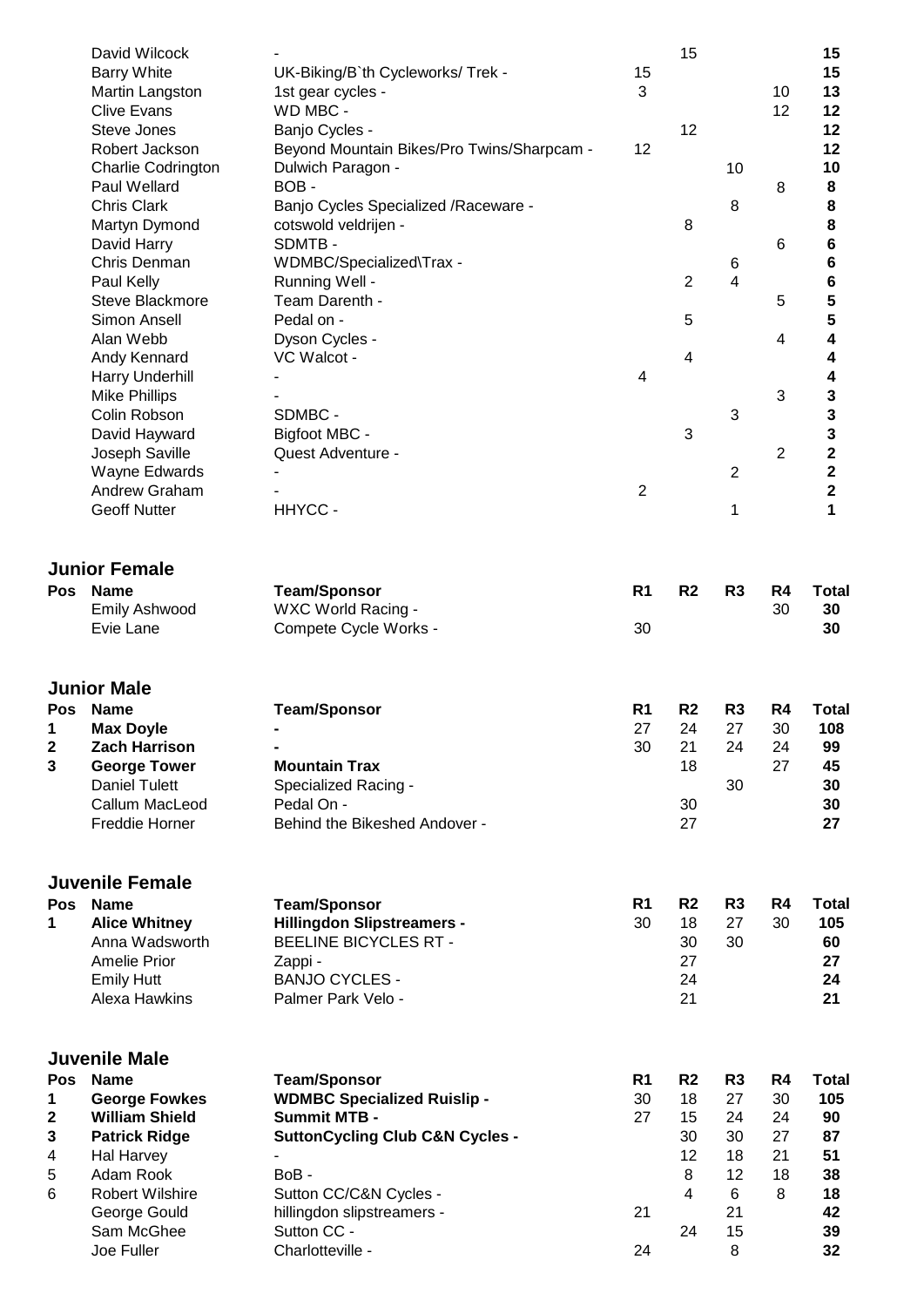|            | Joseph Blackmore<br>Jamie Gostick<br><b>Thomas Davies</b><br>Alexander Uphill<br><b>Samuel Sinclair</b><br>Luca Macri<br><b>Cameron Still</b><br>Benjamin Flatau<br><b>Henry Plewes</b> | PPV-<br>Sutton CC -<br>Summit -<br>Velo Club Londres -<br>Charlotteville Rascals -<br>Pirates - |                | 27<br>21<br>5<br>6<br>10 | 10                   | 12<br>10<br>15<br>5<br>6<br>$\overline{4}$ | 27<br>21<br>17<br>16<br>15<br>15<br>10<br>$\bf 6$<br>4 |  |
|------------|-----------------------------------------------------------------------------------------------------------------------------------------------------------------------------------------|-------------------------------------------------------------------------------------------------|----------------|--------------------------|----------------------|--------------------------------------------|--------------------------------------------------------|--|
|            | <b>Master Female</b>                                                                                                                                                                    |                                                                                                 |                |                          |                      |                                            |                                                        |  |
| Pos        | <b>Name</b>                                                                                                                                                                             | <b>Team/Sponsor</b>                                                                             | R <sub>1</sub> | R <sub>2</sub>           | R <sub>3</sub>       | R4                                         | <b>Total</b>                                           |  |
| 1          | <b>Bex Booth</b>                                                                                                                                                                        | <b>Geared Bikes/Fat Creations -</b>                                                             | 30             | 30                       |                      | 30                                         | 90                                                     |  |
|            | Emma Butcher<br>Joanne Lewenda                                                                                                                                                          |                                                                                                 | 27             | 27                       |                      |                                            | 27<br>27                                               |  |
|            | <b>Master Male</b>                                                                                                                                                                      |                                                                                                 |                |                          |                      |                                            |                                                        |  |
|            | Pos Name<br><b>Lee Finch</b>                                                                                                                                                            | <b>Team/Sponsor</b><br>Velo Vitesse / Bigfoot MTB -                                             | R <sub>1</sub> | R <sub>2</sub><br>30     | R <sub>3</sub><br>30 | R4<br>27                                   | <b>Total</b><br>87                                     |  |
| 1<br>2     | <b>Ben Connor</b>                                                                                                                                                                       | <b>City Cycles Chichester -</b>                                                                 | 21             | 21                       | 27                   | 18                                         | 87                                                     |  |
| 3          | <b>Sam Hanson</b>                                                                                                                                                                       |                                                                                                 | 24             | 27                       |                      | 24                                         | 75                                                     |  |
|            | <b>Nick Drew</b>                                                                                                                                                                        | Dyson Cycles -                                                                                  |                |                          |                      | 30                                         | 30                                                     |  |
|            | Rob Spragg                                                                                                                                                                              | Worecester Cycle Centre -                                                                       | 30             |                          |                      |                                            | 30                                                     |  |
|            | <b>Gareth Parr</b><br><b>Emyr Griffiths</b>                                                                                                                                             | South London Harriers -                                                                         | 27             |                          | 24                   |                                            | 27<br>24                                               |  |
|            | James Allaway                                                                                                                                                                           | Cannondale Racing -                                                                             |                | 24                       |                      |                                            | 24                                                     |  |
|            | Dan Crook                                                                                                                                                                               | Abbott Anne Cycles -                                                                            |                | 18                       |                      | 21                                         | 39                                                     |  |
|            | <b>Joel Fearick</b>                                                                                                                                                                     | Love 2 Pedal UK / Fatcreations -                                                                | 18             |                          |                      |                                            | 18                                                     |  |
|            | Mike Williams<br><b>Martin Hawker</b>                                                                                                                                                   | Crowthorne Collective -                                                                         |                | 15<br>12                 |                      |                                            | 15<br>12                                               |  |
|            | <b>Open Female</b>                                                                                                                                                                      |                                                                                                 |                |                          |                      |                                            |                                                        |  |
|            | Pos Name                                                                                                                                                                                | <b>Team/Sponsor</b>                                                                             | R <sub>1</sub> | R <sub>2</sub>           | R <sub>3</sub>       | R4                                         | <b>Total</b>                                           |  |
|            | <b>Frances Halsey</b><br>Hannah Jevons                                                                                                                                                  | Fat Creations -<br>Dreaming Tyres -                                                             | 30             | 30                       |                      |                                            | 30<br>30                                               |  |
|            | Lucy Manning                                                                                                                                                                            |                                                                                                 |                | 27                       |                      |                                            | 27                                                     |  |
|            | <b>Open Male</b>                                                                                                                                                                        |                                                                                                 |                |                          |                      |                                            |                                                        |  |
| <b>Pos</b> | <b>Name</b>                                                                                                                                                                             | <b>Team/Sponsor</b>                                                                             | R <sub>1</sub> | R <sub>2</sub>           | R3                   | R4                                         | <b>Total</b>                                           |  |
| 1<br>2     | <b>Rob Jordan</b><br><b>Tom Pugh</b>                                                                                                                                                    | Zappi Gran Fondo -<br><b>Chairman Mountain Bikes -</b>                                          | 30<br>8        | 24                       | 27<br>21             | 30<br>24                                   | 87<br>77                                               |  |
| 3          | <b>Mihkel Olop</b>                                                                                                                                                                      |                                                                                                 | 3              | 21                       | 18                   | 21                                         | 63                                                     |  |
| 4          | James Waugh                                                                                                                                                                             | BMT-                                                                                            |                | 8                        | 5                    | 15                                         | 28                                                     |  |
|            | Ben Swann                                                                                                                                                                               | Dulwich Paragon CC -                                                                            |                | 30                       | 24                   |                                            | 54                                                     |  |
|            | Paul Thomas<br>Alvaro Mari-Thompson                                                                                                                                                     | Cycle Evolution -<br>Dulwich Paragon -                                                          | 21             | 18                       | 30<br>12             |                                            | 51<br>30                                               |  |
|            | <b>Jake Reed</b>                                                                                                                                                                        |                                                                                                 |                |                          |                      | 27                                         | 27                                                     |  |
|            | <b>Matthew Cracknell</b>                                                                                                                                                                | Pedal On -                                                                                      |                | 27                       |                      |                                            | 27                                                     |  |
|            | <b>Robert Batten</b>                                                                                                                                                                    | Berkshire Cycle Co -                                                                            | 27             |                          |                      |                                            | 27                                                     |  |
|            | Craig O'Neill                                                                                                                                                                           | Team Fleurs -                                                                                   | 24<br>5        |                          |                      |                                            | 24                                                     |  |
|            | Paul Baker<br>Chris White                                                                                                                                                               | - Mountain Trax                                                                                 |                | 6                        | 15                   | 18                                         | 23<br>21                                               |  |
|            | <b>Chris Scaife</b>                                                                                                                                                                     | Berks on Bikes -                                                                                |                | 10                       | 8                    |                                            | 18                                                     |  |
|            | Nathan Sage                                                                                                                                                                             |                                                                                                 | 18             |                          |                      |                                            | 18                                                     |  |
|            | <b>Neil Plant</b>                                                                                                                                                                       |                                                                                                 |                | 15                       |                      |                                            | 15                                                     |  |
|            | <b>Guillaume Hemery</b><br>James Barker                                                                                                                                                 | Southdowns mtb -<br>Williams F1 -                                                               | 15             |                          |                      | 12                                         | 15<br>12                                               |  |
|            | Michael Smith                                                                                                                                                                           |                                                                                                 |                | 12                       |                      |                                            | 12                                                     |  |
|            | George Holland                                                                                                                                                                          | <b>Bangor University Cycling Club -</b>                                                         | 12             |                          |                      |                                            | 12                                                     |  |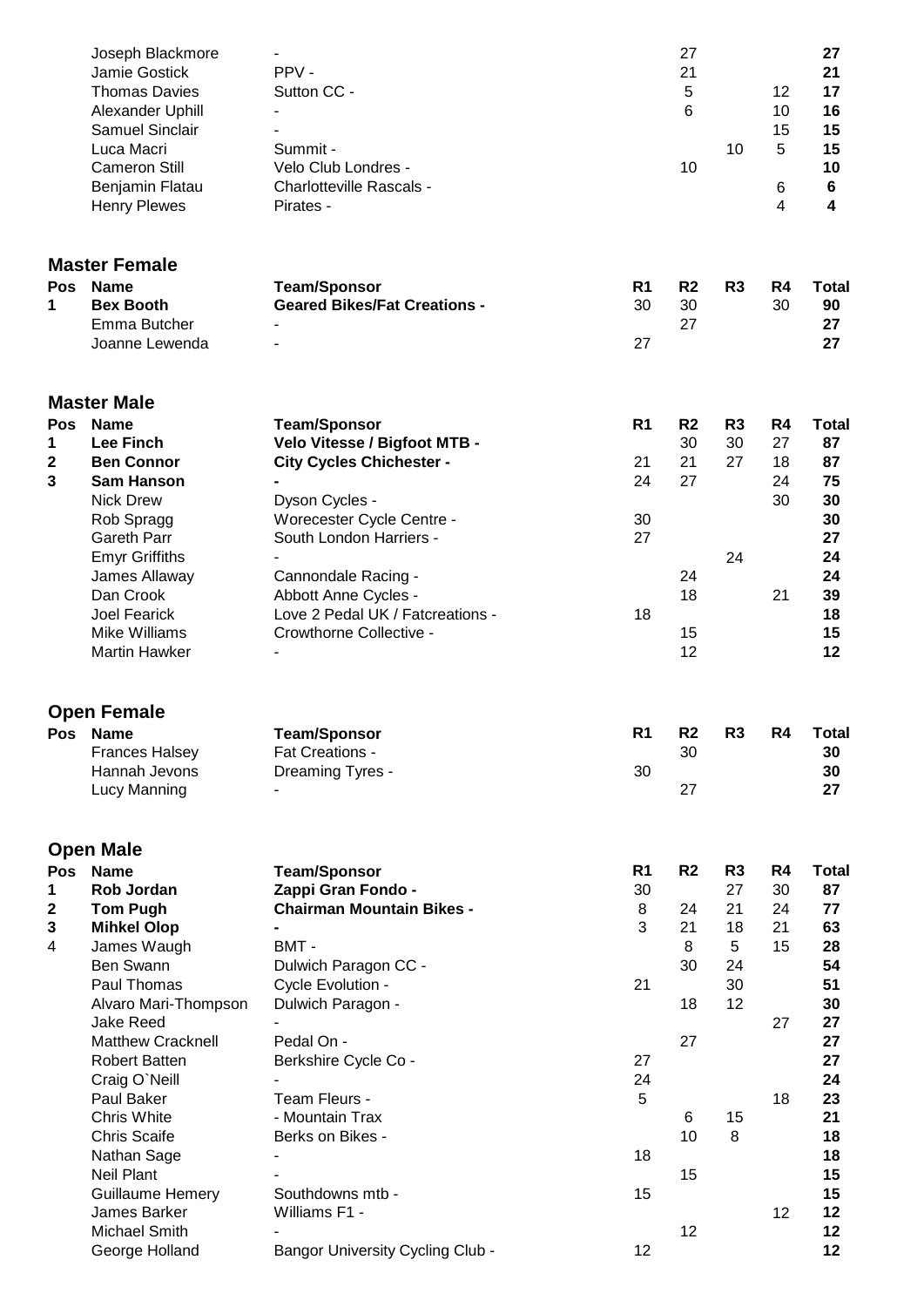| 10                      |
|-------------------------|
| 6                       |
| 6                       |
| 5                       |
| $\overline{\mathbf{4}}$ |
| $\mathbf{2}$            |
| $\blacktriangleleft$    |
|                         |

# **Sport Female**

| <b>Pos</b>   | <b>Name</b>             | <b>Team/Sponsor</b>                  | R <sub>1</sub> | R <sub>2</sub> | R <sub>3</sub> | R <sub>4</sub> | <b>Total</b> |
|--------------|-------------------------|--------------------------------------|----------------|----------------|----------------|----------------|--------------|
| 1            | <b>Claire Beaumont</b>  | <b>VICIOUS VELO -</b>                | 30             | 24             | 30             | 30             | 114          |
| $\mathbf{2}$ | Delia Beddis            | <b>VICIOUS VELO -</b>                | 27             | 30             | 24             |                | 81           |
| 3            | <b>Kasia Ambrose</b>    | <b>WDMBC / Specialized Ruislip -</b> | 24             | 18             | 21             |                | 63           |
|              | Hedvika Toncrova        | Zappis Ladies -                      |                | 21             | 18             |                | 39           |
|              | Samantha Jones          | Four4th -                            |                |                |                | 27             | 27           |
|              | Caroline Goward         | Scott Racing -                       |                |                | 27             |                | 27           |
|              | Lauren Cracknell        | Pedal On -                           |                | 27             |                |                | 27           |
|              | Elsie Roberts           |                                      |                |                | 15             |                | 15           |
|              | Lydia Brookes           | GS Henley -                          |                | 15             |                |                | 15           |
|              | <b>Claire Hitchings</b> | Team Braveheart -                    |                | 12             |                |                | 12           |
|              | Hannah Priest           | Lovelo Squadra Donne -               |                | 10             |                |                | 10           |

### **Sport Male**

| Pos | <b>Name</b>                | <b>Team/Sponsor</b>                  | R <sub>1</sub>          | R <sub>2</sub> | R <sub>3</sub>          | R4                      | Total          |
|-----|----------------------------|--------------------------------------|-------------------------|----------------|-------------------------|-------------------------|----------------|
| 1   | <b>Luke Peyton</b>         | Four4th -                            | 30                      | 30             | 30                      | 21                      | 111            |
| 2   | <b>Thomas Timberlake</b>   | Specialized newbury - Banjo Cycles - | 27                      | 27             | 27                      | 27                      | 108            |
| 3   | <b>Ben Spurrier</b>        | <b>ViCiOUS VELO -</b>                | 21                      | $\mathbf{1}$   | 15                      | 12                      | 49             |
| 4   | <b>Toby Blake</b>          |                                      | $\,6$                   | 12             | $\,6$                   | $\overline{\mathbf{4}}$ | 28             |
| 5   | <b>Darrell Harris</b>      |                                      | 8                       | $\overline{4}$ | 5                       | 8                       | 25             |
|     | <b>Jules Birks</b>         | VC Londres -                         |                         |                | 24                      | 30                      | 54             |
|     | David Bone                 | Racing club ravenna -                |                         | 24             |                         | 24                      | 48             |
|     | <b>Christopher Peacock</b> | Spokes & Spanners -                  |                         | 15             |                         | 10                      | 25             |
|     | Marco Jardim               | Demo CCL -                           | 24                      |                |                         |                         | 24             |
|     | James Flury                | Vicious Velo -                       |                         |                | 21                      |                         | 21             |
|     | Samuel Holder              | DRK Racing -                         |                         | 21             |                         |                         | 21             |
|     | Peter Moore                | Four4th Lights -                     |                         |                |                         | 18                      | 18             |
|     | Chris Panayioton           | Fruit 4 London -                     |                         |                | 18                      |                         | 18             |
|     | Andy Weames                | Bikeactive.com -                     |                         | 18             |                         |                         | 18             |
|     | Ryan Keynes                | 1st Gear Cycles.com -                | 18                      |                |                         |                         | 18             |
|     | Rob Spragg                 | Worecester Cycle Centre -            |                         |                |                         | 15                      | 15             |
|     | Luke Kennard               |                                      | 15                      |                |                         |                         | 15             |
|     | <b>Andrew Snowball</b>     | VC Londres -                         |                         |                | 8                       | 6                       | 14             |
|     | Valeri Homutov             |                                      |                         |                | 12                      |                         | 12             |
|     | Nicholas Try               | WDMBC/Specialized Ruislip -          | 12                      |                |                         |                         | 12             |
|     | <b>Gareth Barnes</b>       |                                      |                         |                | 10                      |                         | 10             |
|     | Alex Ficke                 | Army Men's MTBXC Team -              |                         | 10             |                         |                         | 10             |
|     | James Bishop               |                                      | 10                      |                |                         |                         | 10             |
|     | Paul Elcock                |                                      |                         | 8              |                         |                         | 8              |
|     | David Wright               | Team Zuffle Racing -                 |                         | 6              |                         |                         | $\bf 6$        |
|     | Mike Williams              | Crowthorne Collective -              |                         |                |                         | 5                       | 5              |
|     | Dafydd Hollis              |                                      |                         | 5              |                         |                         | 5              |
|     | Bernie Fyans               |                                      | 5                       |                |                         |                         | 5              |
|     | <b>Tom Baker</b>           | ashmei -                             |                         |                | 4                       |                         | 4              |
|     | <b>Mark Russell</b>        | E2R Ride for Lillith -               | $\overline{\mathbf{4}}$ |                |                         |                         | 4              |
|     | Joe Clark                  | I-Team-CC -                          |                         |                |                         | 3                       | $\mathbf 3$    |
|     | Matt Ainsworth             | Owens Cycles/Scott -                 |                         |                | $\overline{\mathbf{c}}$ | $\mathbf{1}$            | $\mathbf 3$    |
|     | Robbie Whenman             | Jakrabbit -                          |                         |                | 3                       |                         | 3              |
|     | <b>Curtis Quelch</b>       | CPQ -                                |                         | 3              |                         |                         | 3              |
|     | Russell Thomson            | Wightlink Wight Mountain RT -        | 3                       |                |                         |                         | 3              |
|     | Glenn Panton               | Owen cycles -                        |                         |                |                         | $\overline{2}$          | $\overline{2}$ |
|     |                            |                                      |                         |                |                         |                         |                |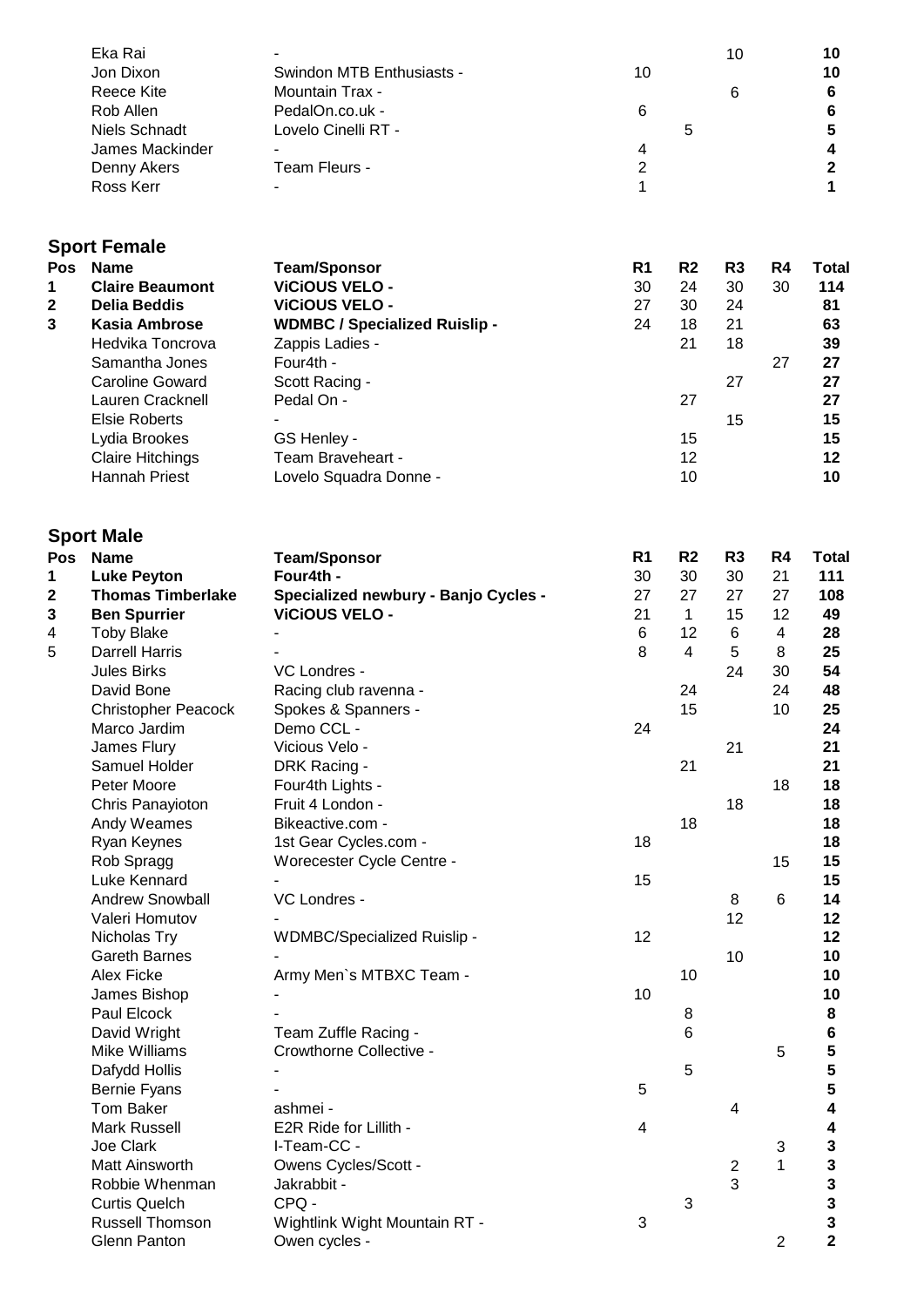|                                             | Daniel Sampson<br>James Allen<br>Ryan Clatworthy<br><b>Garry Hurst</b>                                                                                                                                                                                                                                                                                                                                                                                                                          | Cheddar CC -<br>Team Nova 2 -<br>HKR XC Race Team -                                                                                                                                                                                                                                                                                                                                                                                                                                                | $\overline{2}$<br>1                                                           | $\overline{2}$                                                                                            | 1                                                                                                                      |                                                                               | 2<br>$\overline{\mathbf{2}}$<br>1<br>1                                                                                                     |
|---------------------------------------------|-------------------------------------------------------------------------------------------------------------------------------------------------------------------------------------------------------------------------------------------------------------------------------------------------------------------------------------------------------------------------------------------------------------------------------------------------------------------------------------------------|----------------------------------------------------------------------------------------------------------------------------------------------------------------------------------------------------------------------------------------------------------------------------------------------------------------------------------------------------------------------------------------------------------------------------------------------------------------------------------------------------|-------------------------------------------------------------------------------|-----------------------------------------------------------------------------------------------------------|------------------------------------------------------------------------------------------------------------------------|-------------------------------------------------------------------------------|--------------------------------------------------------------------------------------------------------------------------------------------|
| <b>Pos</b><br>1<br>2<br>3<br>4<br>5<br>6    | <b>Super Veteran Male</b><br><b>Name</b><br>J P Saville<br>Roger Jackaman<br><b>Denis Boltwood</b><br><b>Martin Chuter</b><br>Paul Baker<br><b>Stuart Colman</b><br>Andy O'Brien<br>Ray Crosthwaite<br><b>Andy Roberts</b><br>lan Petherbridge<br>Dougie Fox<br>Clive Ely<br>John Johns<br>John Newport<br>Ken Addison<br><b>Richard Nash</b><br>Simon Opie                                                                                                                                     | <b>Team/Sponsor</b><br><b>Quest Adventure -</b><br><b>SWRC/Evans cycles -</b><br>Sues Crew -<br>SDMBC -<br>Pedalon.co.uk -<br>GS Vecchi -<br>City Cycles Chichester -<br>Crawley Wheelers -<br>- Mountain Trax/Gorrick<br>VC Meudon -<br>Mountain Trax RT -<br>1st Gear Cycles -<br>WDMBC -                                                                                                                                                                                                        | R <sub>1</sub><br>24<br>21<br>18<br>15<br>12<br>30<br>27                      | R <sub>2</sub><br>21<br>12<br>18<br>8<br>6<br>5<br>30<br>27<br>24<br>15<br>$\overline{4}$<br>10           | R <sub>3</sub><br>27<br>21<br>24<br>15<br>12<br>8<br>10<br>30<br>18                                                    | R4<br>30<br>18<br>24<br>15<br>12<br>10<br>27<br>21<br>8<br>6                  | <b>Total</b><br>78<br>75<br>66<br>59<br>48<br>33<br>27<br>60<br>57<br>51<br>27<br>21<br>18<br>15<br>12<br>10<br>6                          |
| Pos                                         | <b>Veteran Female</b><br><b>Name</b><br><b>Clare Ludlow</b><br><b>Helen Howard</b><br>Zoe Allsop<br>Gosia McPherson<br>Natalie Newton<br><b>Suzanne Wise</b><br>Joanne Staton                                                                                                                                                                                                                                                                                                                   | <b>Team/Sponsor</b><br>Mountain Trax/Gorrick -<br>Lovelo Squadra Donne -<br><b>WDMBC Specialized Ruislip -</b><br>Tri Training Centre -                                                                                                                                                                                                                                                                                                                                                            | R <sub>1</sub><br>30<br>27                                                    | R <sub>2</sub><br>30<br>27                                                                                | R <sub>3</sub><br>30<br>27                                                                                             | R4<br>30                                                                      | <b>Total</b><br>30<br>30<br>30<br>30<br>27<br>27<br>27                                                                                     |
| Pos<br>1<br>2<br>3<br>4<br>5<br>6<br>7<br>8 | <b>Veteran Male</b><br><b>Name</b><br><b>Stewart MacKay</b><br><b>William Mcdonald</b><br><b>Russ Jones</b><br>Daran Blackwell<br>Chris Clayton<br>Wayne Jones<br>Andy Hibberd<br>Daniel Partridge<br>lan Gait<br>Mark Amicucci-Brown<br><b>Paul Sheers</b><br>Matt Wadsworth<br><b>Matthew Whelan</b><br><b>Clement Palozzi</b><br><b>Russell Short</b><br>Paul Wilson<br>Chris Lockyer<br><b>Richard Kendall</b><br>Phil Hoy<br>Will Thomas<br>Matt J Smith<br>Patrick Ferguson<br>Chris Hunt | <b>Team/Sponsor</b><br><b>Dyson Cycles -</b><br><b>Banjo Cycles/Raceware/Specialized -</b><br>Hackney GT -<br>Dee`s Cycles/Specialized -<br>Dyson Cycles -<br>Sprockets UK -<br>Pedalon.co.uk -<br>Fit to Ride -<br>Velo Vitesse -<br>Evans Cycles Race Team -<br>ViCiOUS VELO -<br>Swindon mtb enthusiasts -<br>Zero BC -<br>HK Racing -<br>www.chaingang.me -<br>Team Kinesis UK -<br>www.ibflooring.com -<br>- Berks on Bikes<br>Acuto -<br>Port Talbot Wheelers CC -<br>Team Chunky Whippets - | R <sub>1</sub><br>27<br>30<br>18<br>10<br>12<br>6<br>5<br>24<br>15<br>21<br>8 | R <sub>2</sub><br>27<br>15<br>18<br>10<br>12<br>6<br>30<br>24<br>8<br>21<br>4<br>1<br>$\overline{2}$<br>3 | R <sub>3</sub><br>30<br>21<br>27<br>18<br>15<br>10<br>$\overline{4}$<br>3<br>24<br>12<br>6<br>8<br>5<br>$\overline{2}$ | R <sub>4</sub><br>24<br>18<br>21<br>27<br>10<br>12<br>30<br>15<br>5<br>8<br>6 | Total<br>108<br>84<br>66<br>63<br>35<br>34<br>26<br>20<br>60<br>48<br>24<br>23<br>21<br>21<br>16<br>15<br>11<br>9<br>8<br>8<br>7<br>6<br>5 |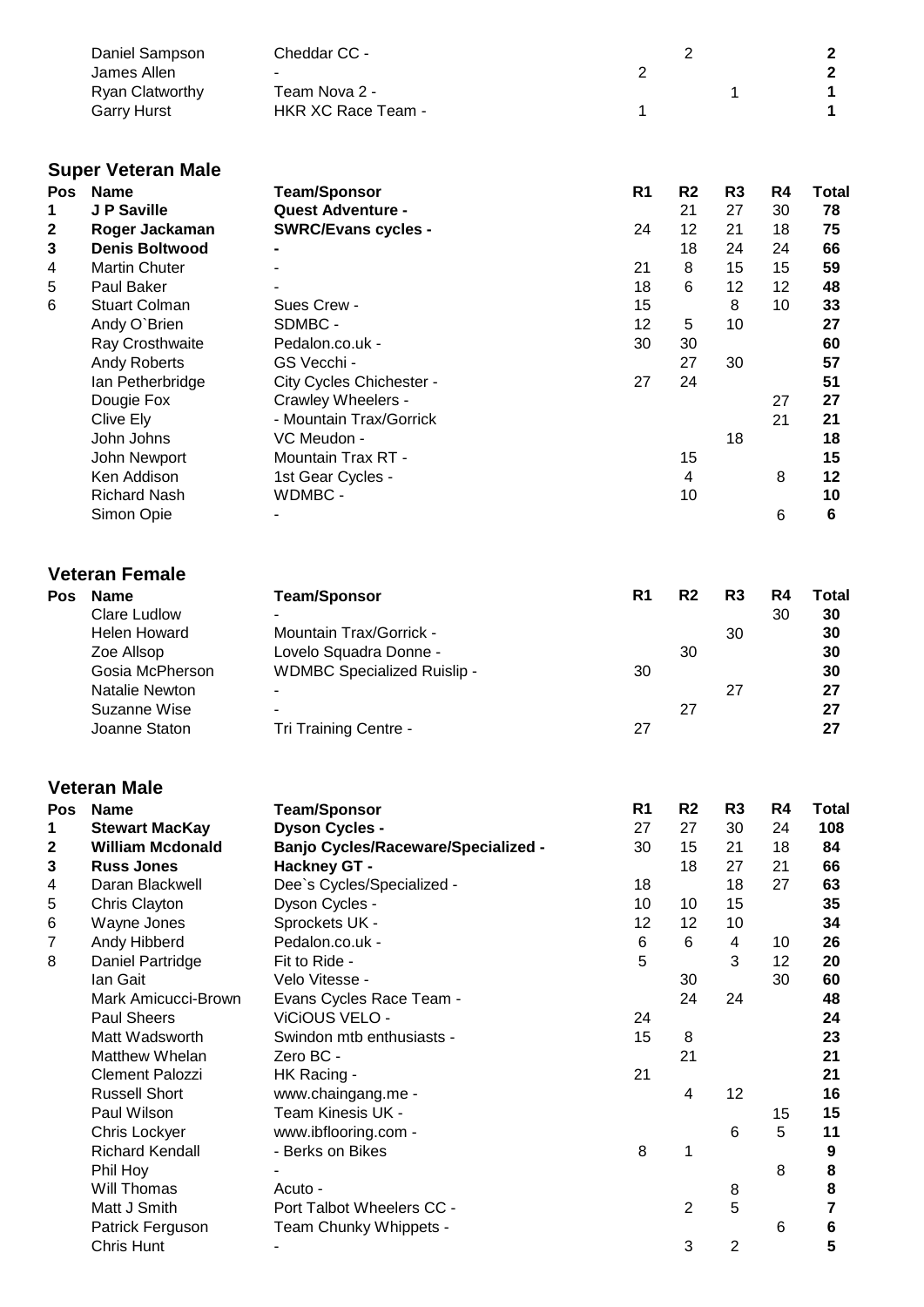| <b>Kelvin Norton</b> |                          |   | 5 |   |   |
|----------------------|--------------------------|---|---|---|---|
| Jason Blann          | <b>TEAM ROSE BLANN -</b> |   |   | 4 | Δ |
| Neil Cooper          | Hackney GT -             | 4 |   |   |   |
| Stephen Dadswell     |                          |   |   | 3 |   |
| <b>Matthew Eley</b>  |                          | 3 |   |   |   |
| <b>Neil Plant</b>    |                          |   |   | 2 | 2 |
| To Badocas           | Demo ccL -               |   |   |   |   |
| Jason Wrixen         |                          |   |   |   |   |
| James Bracey         | MBR-                     |   |   |   |   |
| Dan Hayes            |                          |   |   |   |   |

#### **Veteran Plus Male**

| Pos | <b>Name</b>               | <b>Team/Sponsor</b>                            | R <sub>1</sub>       | R <sub>2</sub>          | R <sub>3</sub> | R4          | Total                   |
|-----|---------------------------|------------------------------------------------|----------------------|-------------------------|----------------|-------------|-------------------------|
| 1   | <b>Roger Fowkes</b>       | <b>WDMBC Spec' Ruislip - Tony Fowkes Autos</b> | 30                   | 24                      | 27             | 27          | 108                     |
| 2   | <b>Richard Freshwater</b> | <b>PIVOT BOOMPODS -</b>                        | 27                   | 21                      | 24             | 24          | 96                      |
| 3   | <b>Roki Read</b>          | Four4TH Lights -                               |                      | 27                      | 30             | 21          | 78                      |
| 4   | Paul White                | WDMBC/Aylesbury Cycling Club -                 | 18                   | 10                      | 12             | 12          | 52                      |
| 5   | David Ivory               | Reading CC -                                   | 15                   | 6                       |                | 5           | 26                      |
| 6   | Nik Pullen                | MARJISLARGE -                                  | $\overline{4}$       | 1                       | 6              |             | 11                      |
|     | <b>Richard Penning</b>    | Pivot Boompod Racing -                         |                      |                         | 21             | 18          | 39                      |
|     | Duncan Hards              | Four4TH Lights -                               |                      | 18                      |                | 15          | 33                      |
|     | Paul Wellicome            | Four4th Lights -                               |                      | 15                      | 18             |             | 33                      |
|     | Lewis King                | Beeline Bicycles RT -                          |                      |                         |                | 30          | 30                      |
|     | Paul Lloyd                |                                                |                      | 30                      |                |             | 30                      |
|     | Aidan Bishop              | Cannondale -                                   | 24                   |                         |                |             | 24                      |
|     | lan Leitch                |                                                | 21                   |                         |                |             | 21                      |
|     | <b>Ed Fraser</b>          | PB Cycle Coaching RT -                         |                      |                         | 15             |             | 15                      |
|     | Roy Spicer                | Four4th -                                      | 12                   |                         | 3              |             | 15                      |
|     | <b>Rick Evans</b>         | RC Ravenna -                                   |                      | 5                       |                | 8           | 13                      |
|     | <b>Ryan Harris</b>        | - Reigate priory AC                            |                      |                         | 10             | 3           | 13                      |
|     | Stefano Detomaso          | Beyond Mountain Bikes/ProTwins/SharpCam        |                      |                         | 8              | 4           | 12                      |
|     | <b>Nick Reese</b>         | Climb on Bikes -                               |                      | 12                      |                |             | 12                      |
|     | <b>Phil Paris</b>         | - Four4th Lights                               | 10                   | $\overline{2}$          |                |             | 12                      |
|     |                           |                                                |                      |                         |                |             | 10                      |
|     | <b>Robert Purcell</b>     | Neon-Velo Cycling Team -                       |                      |                         |                | 10          |                         |
|     | Mark Perry                |                                                | $\,$ 5 $\,$<br>$\,6$ |                         | 5              |             | 10                      |
|     | Andrew Bocking            | Velolife -                                     |                      |                         | 4              |             | 10                      |
|     | Roger Prior               | VC Jericho -                                   |                      | 8                       |                |             | 8                       |
|     | Lee Gollop                | Banjo Cycles/Raceware Direct -                 | 8                    |                         |                |             | 8                       |
|     | David King-Smith          | Scott Eurocycles -                             |                      |                         |                | 6           | 6                       |
|     | Mark Hutt                 | <b>BANJO CYCLES -</b>                          |                      | 4                       |                |             | 4                       |
|     | <b>Nick Williams</b>      |                                                |                      | 3                       |                |             | 3                       |
|     | <b>Andrew Lewis</b>       | Freeborn/Devinci Bikes -                       | 3                    |                         |                |             | $\mathbf{3}$            |
|     | <b>Barry White</b>        | UK-Biking/B'th Cycleworks/ Trek -              |                      |                         |                | $\mathbf 2$ | $\mathbf 2$             |
|     | Paul Howard               | <b>MOUNTAIN TRAX / GORRICK -</b>               |                      |                         | 2              |             | $\overline{\mathbf{2}}$ |
|     | John Williams             |                                                | $\overline{2}$       |                         |                |             | $\overline{\mathbf{2}}$ |
|     | <b>Paul Sheers</b>        | ViCiOUS VELO -                                 |                      |                         |                | 1           | 1                       |
|     | Kevin Duffell             | Four4th -                                      |                      |                         | 1              |             | 1                       |
|     | <b>Chris Hillier</b>      | Banjocycles/Raceware/Specialized -             | 1                    |                         |                |             | 1                       |
|     | <b>Youth Male</b>         |                                                |                      |                         |                |             |                         |
| Pos | <b>Name</b>               | <b>Team/Sponsor</b>                            | R <sub>1</sub>       | R <sub>2</sub>          | R <sub>3</sub> | R4          | Total                   |
| 1   | <b>Tim Sinclair</b>       | Four4TH-                                       | 30                   | 27                      | 27             | 21          | 105                     |
| 2   | <b>Sam Bishop</b>         | <b>Charlotteville CC -</b>                     |                      | 24                      | 21             | 30          | 75                      |
| 3   | <b>Jamie Walker</b>       | <b>Sutton Cycling Club -</b>                   | 18                   | 15                      | 18             | 24          | 75                      |
| 4   | <b>Elliot Philpott</b>    | Quest Adventure -                              | 24                   | 21                      | 24             |             | 69                      |
| 5   | Luke Ashwood              | Sutton CC -                                    |                      | 18                      | 12             | 27          | 57                      |
| 6   | Henry Carrington          |                                                | 21                   | 3                       | 8              |             | 32                      |
| 7   | <b>Charles Rollins</b>    | Hillingdon Slipstreamers -                     | 12                   | $\,6$                   | 10             |             | 28                      |
| 8   | James Sinclair            |                                                | 15                   | 5                       | 6              |             | 26                      |
|     | Jonno Widdows             |                                                | 10                   | $\overline{\mathbf{4}}$ | 4              |             | 18                      |
| 9   |                           | Behind the Bikeshed Andover -                  | 27                   |                         | 30             |             | 57                      |
|     | Freddie Horner            |                                                |                      |                         |                |             |                         |